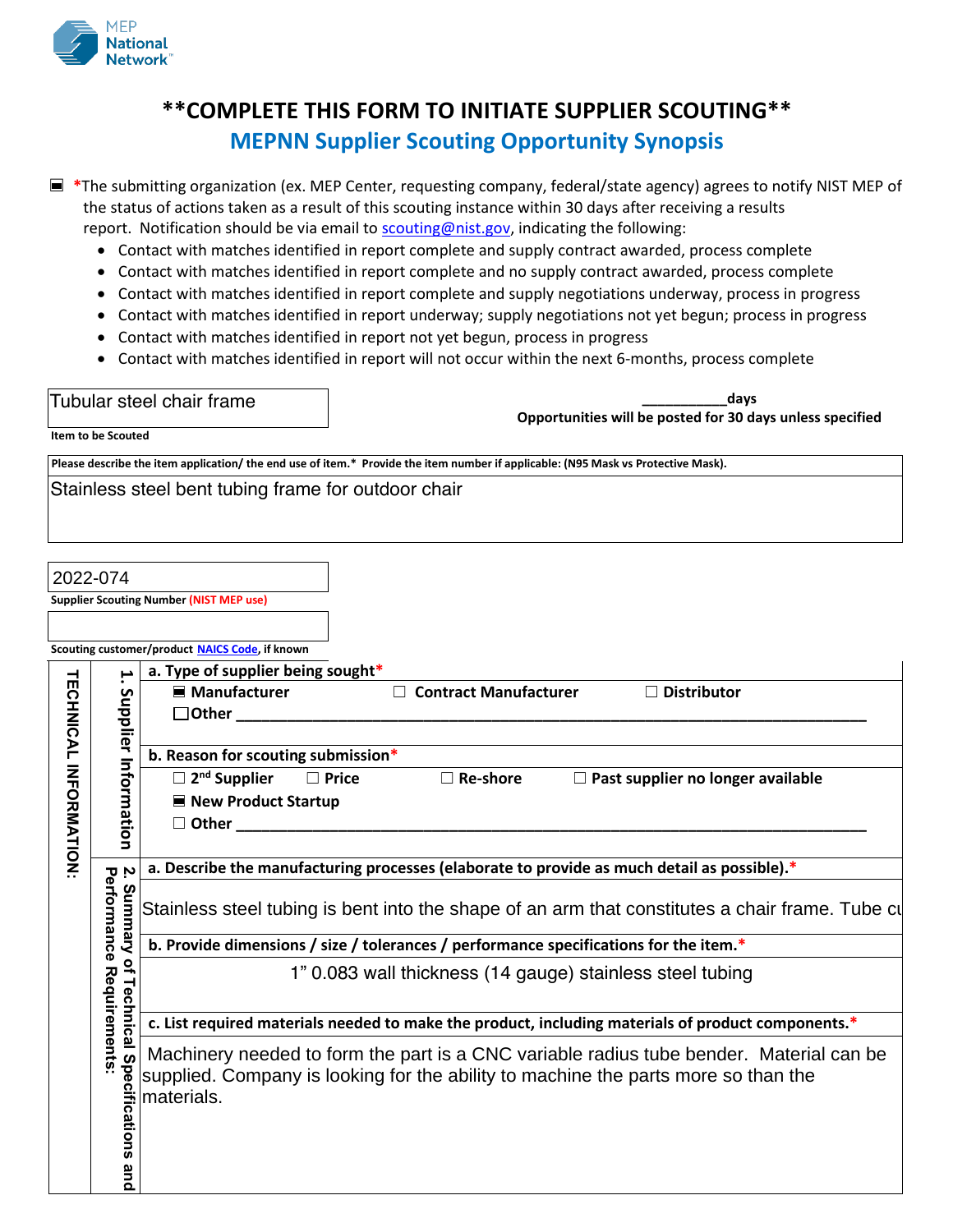

|                          |                        | d. Are there applicable certification requirements?*<br><b>XII</b> o<br>$\square$ Yes<br>Please explain           |
|--------------------------|------------------------|-------------------------------------------------------------------------------------------------------------------|
|                          | Ņ.                     |                                                                                                                   |
|                          | Summary of             |                                                                                                                   |
|                          |                        |                                                                                                                   |
|                          |                        | e. Are there applicable regulations?* $\Box$ Yes<br>X-No<br>Please explain                                        |
|                          | Technical              |                                                                                                                   |
|                          |                        |                                                                                                                   |
|                          | Requirements cont:     | <b>H</b> o<br>f. Are there any other standards, requirements, etc.?* $\Box$ Yes                                   |
|                          | Specifications         | Please explain                                                                                                    |
|                          |                        |                                                                                                                   |
|                          | and                    | g. Additional Comments: Is there other information that would impact the item's performance or                    |
|                          |                        | usefulness? Please explain.                                                                                       |
|                          | Performance            | Material will be electropolished, so care must be taken not to scratch it during and after the<br>forming process |
|                          |                        |                                                                                                                   |
|                          |                        |                                                                                                                   |
|                          |                        |                                                                                                                   |
|                          | ڛ                      | 3a. Estimated potential business volume (i.e., # Units Per Day, Month, Year) *:<br>1000 units annually to start   |
|                          | Pricing<br>Volume      |                                                                                                                   |
| <b>BUSINESS INFORMAL</b> |                        |                                                                                                                   |
|                          | pue                    | b. Estimated target price / unit cost information (if unavailable explain) $*$ :                                  |
|                          |                        | \$38 - \$50 per part                                                                                              |
|                          | 4                      | a. When is it needed by? (Immediate, 30 Days, 6 months, etc.)*                                                    |
| ion:                     |                        | Immediate                                                                                                         |
|                          |                        | b. Describe packaging requirements (i.e., individually/group packaging)*                                          |
|                          | Delivery Requirements: | Parts will be packed and shipped for finishing in Los Angeles                                                     |
|                          |                        | c. Where will this item be shipped? *                                                                             |
|                          |                        | Los Angeles, CA                                                                                                   |
|                          |                        |                                                                                                                   |
|                          | ុហ                     | Is there other information you would like to include?                                                             |
|                          | Comments:              | This is a complex part to be formed without welding. It has received a US Design Patent.                          |
|                          | Additiona              |                                                                                                                   |
|                          |                        |                                                                                                                   |
|                          |                        |                                                                                                                   |
|                          |                        |                                                                                                                   |
|                          |                        |                                                                                                                   |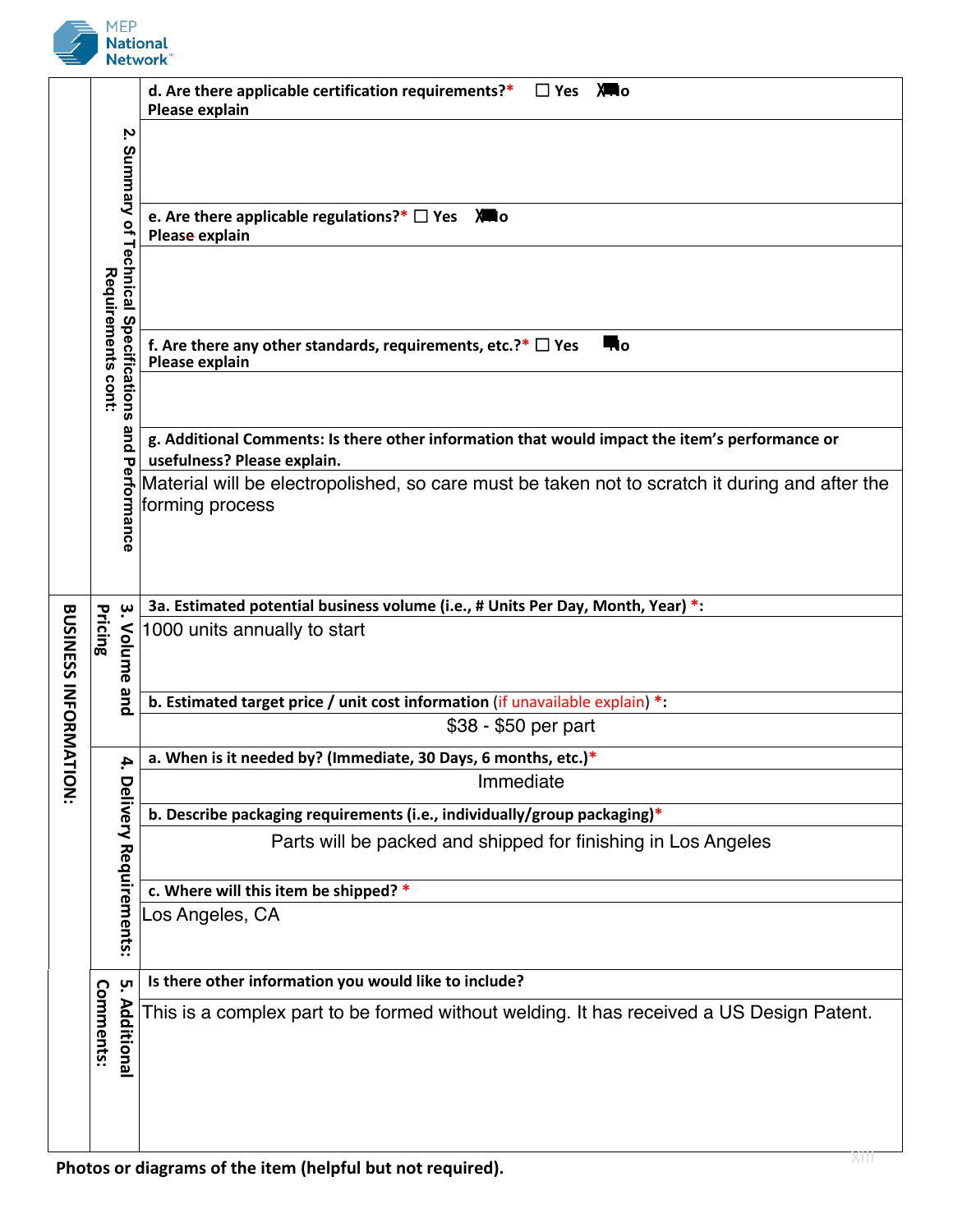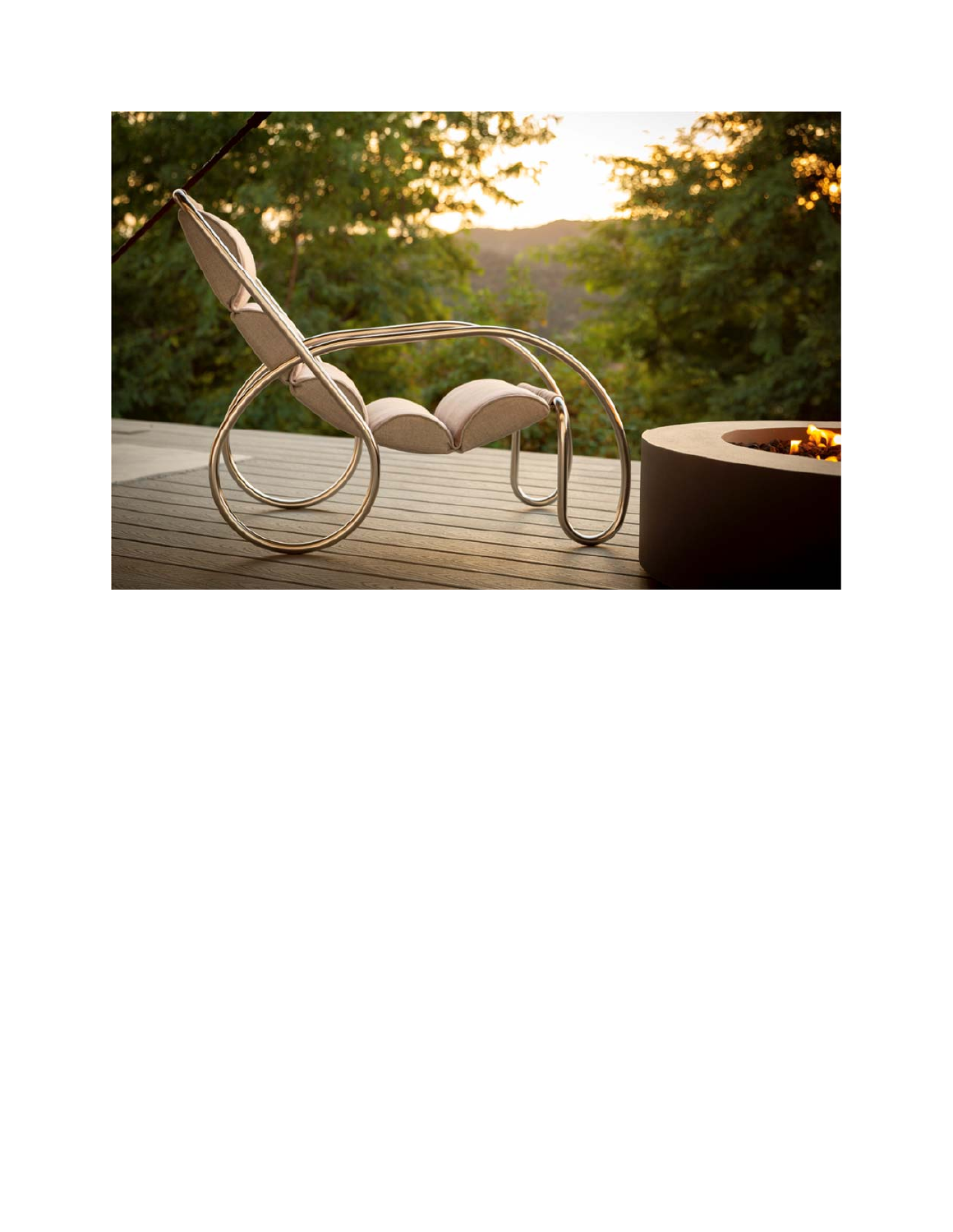|                           | $\overline{2}$                                                                                                     |                  |                |                                                                     |                                                    |                                                                  |                |                          |
|---------------------------|--------------------------------------------------------------------------------------------------------------------|------------------|----------------|---------------------------------------------------------------------|----------------------------------------------------|------------------------------------------------------------------|----------------|--------------------------|
|                           |                                                                                                                    |                  | ITEM<br>NO.    | <b>PART NUMBER</b>                                                  | <b>DESCRIPTION</b>                                 | <b>MATERIAL</b>                                                  | QTY.           |                          |
| B                         | 2                                                                                                                  |                  |                | <b>RIGHT-SIDE ARM</b>                                               | 1.00" O.D. X .083" WALL<br><b>THICKNESS TUBING</b> | 304 STAINLESS STEEL                                              | $\mathbf{1}$   |                          |
|                           |                                                                                                                    |                  | $\overline{2}$ | LEFT-SIDE ARM                                                       | 1.00" O.D. X .083" WALL<br><b>THICKNESS TUBING</b> | 304 STAINLESS STEEL                                              | $\mathbf{1}$   |                          |
|                           |                                                                                                                    |                  |                | <b>CONNECTOR</b>                                                    | 1.00" DIA ROD X 4"<br><b>LONG</b>                  | 316 STAINLESS STEEL                                              | $\overline{2}$ | B                        |
|                           |                                                                                                                    |                  |                | <b>SHOULDER BOLT</b>                                                | 3/8" X 1" LONG<br>(SEE DETAIL SHEET _)             | 316 STAINLESS STEEL                                              | $\overline{2}$ |                          |
|                           |                                                                                                                    |                  | 5              | <b>SET SCREW</b>                                                    | 1/4"-20 X .875" LONG                               | 304 STAINLESS STEEL                                              | $\overline{4}$ |                          |
|                           | 2X(<br>- 4                                                                                                         |                  | $\mathfrak{Z}$ | 2X                                                                  | CONNECTOR-                                         | DETAIL VIEW 'A'<br><b>CONNECTOR INSERTS</b><br><b>INTO FRAME</b> |                |                          |
|                           |                                                                                                                    |                  |                | UNLESS OTHERWISE SPECIFIED:                                         | <b>NAME</b><br>DATE                                | <b>FRAME ASSEMBLY</b>                                            |                |                          |
| $\boldsymbol{\mathsf{A}}$ | <b>FRAME ASSEMBLY</b><br><b>EXPLODED VIEW</b><br>PROPRIETARY AND CONFIDENTIAL<br>THE INFORMATION CONTAINED IN THIS |                  |                | DIMENSIONS ARE IN INCHES<br><b>TOLERANCES:</b>                      | 4/16/21<br>A. LAMBERTI<br>DRAWN<br>CHECKED         |                                                                  |                | $\overline{\mathcal{A}}$ |
|                           |                                                                                                                    |                  |                | <b>FRACTIONAL±</b><br>ANGULAR: MACH ± BEND ±<br>TWO PLACE DECIMAL ± | ENG APPR.                                          |                                                                  |                |                          |
|                           |                                                                                                                    |                  |                | THREE PLACE DECIMAL ±<br>INTERPRET GEOMETRIC                        | MFG APPR.<br>Q.A.                                  | nickihuad                                                        |                |                          |
|                           |                                                                                                                    |                  |                | <b>TOLERANCING PER:</b><br>MATERIAL                                 | <b>COMMENTS:</b>                                   |                                                                  |                |                          |
|                           | DRAWING IS THE SOLE PROPERTY OF<br>NICKI HUGGINS STUDIO, LLC. ANY                                                  |                  |                | 304 STAINLESS STEEL<br><b>FINISH</b>                                | REV 1                                              | SIZE TITLE:<br>$\mathbf{A}$<br>CONTINUOUS LOOP                   | <b>REV</b>     |                          |
|                           | REPRODUCTION IN PART OR AS A WHOLE<br>WITHOUT THE WRITTEN PERMISSION OF<br>NICKI HUGGINS STUDIO, LLC. IS           | <b>NEXT ASSY</b> | USED ON        | <b>ELECTROPOLISH</b>                                                | DRAWN BY: A. LAMBERTI<br>DATE: 11/27/16            |                                                                  | $\overline{2}$ |                          |
|                           | PROHIBITED.                                                                                                        | APPLICATION      |                | DO NOT SCALE DRAWING                                                | SCALE: 1:20 WEIGHT:                                |                                                                  | SHEET 1 OF 2   |                          |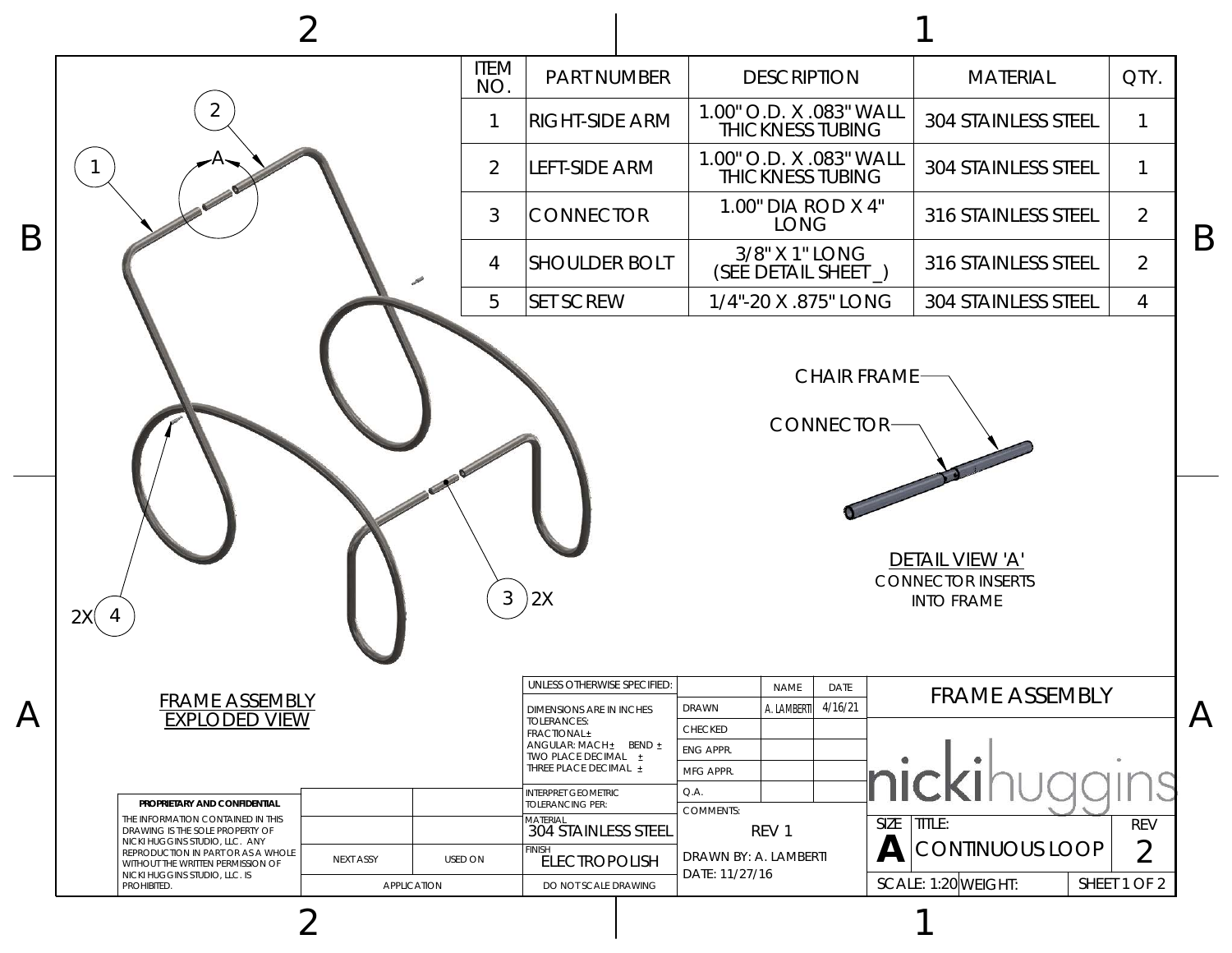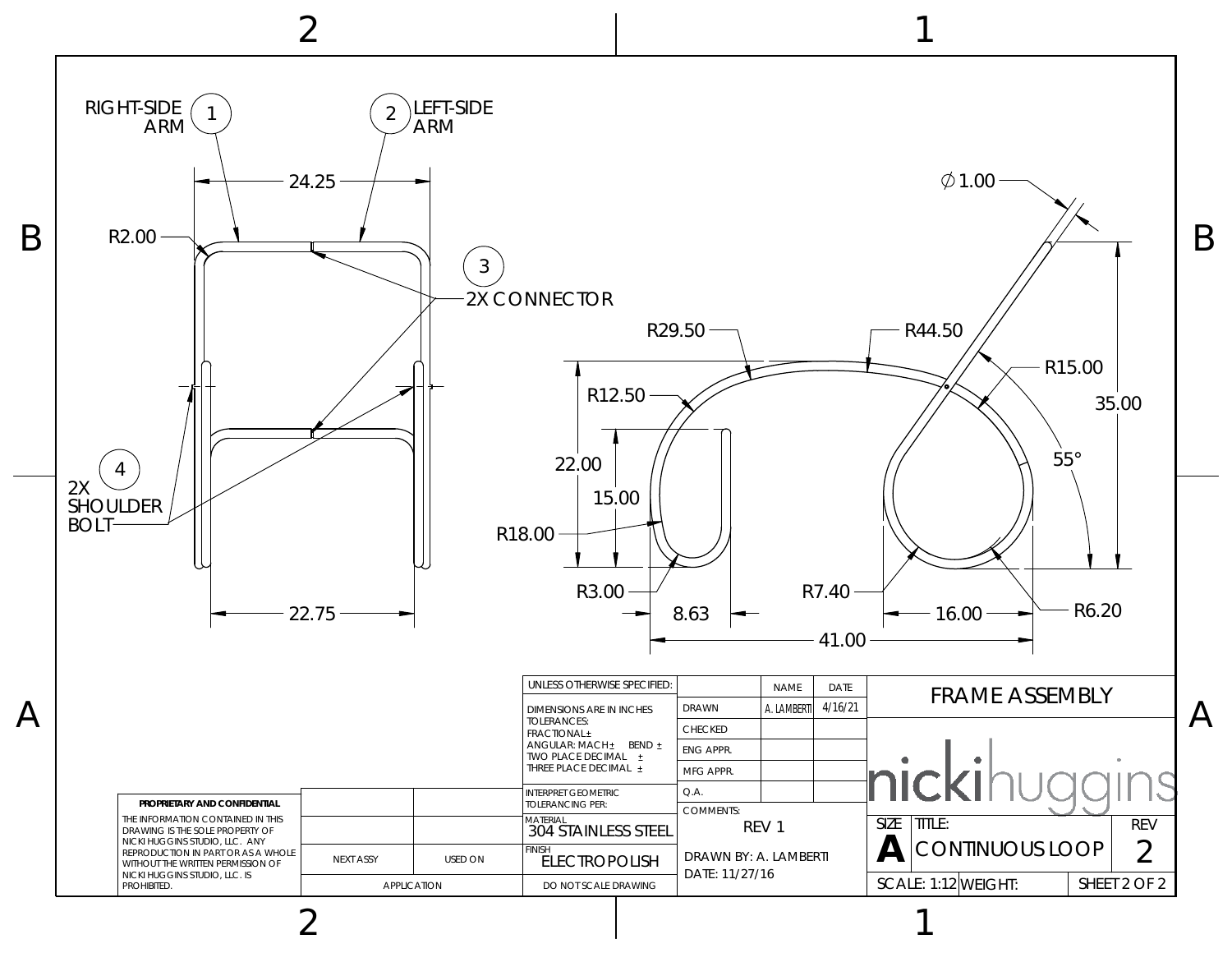